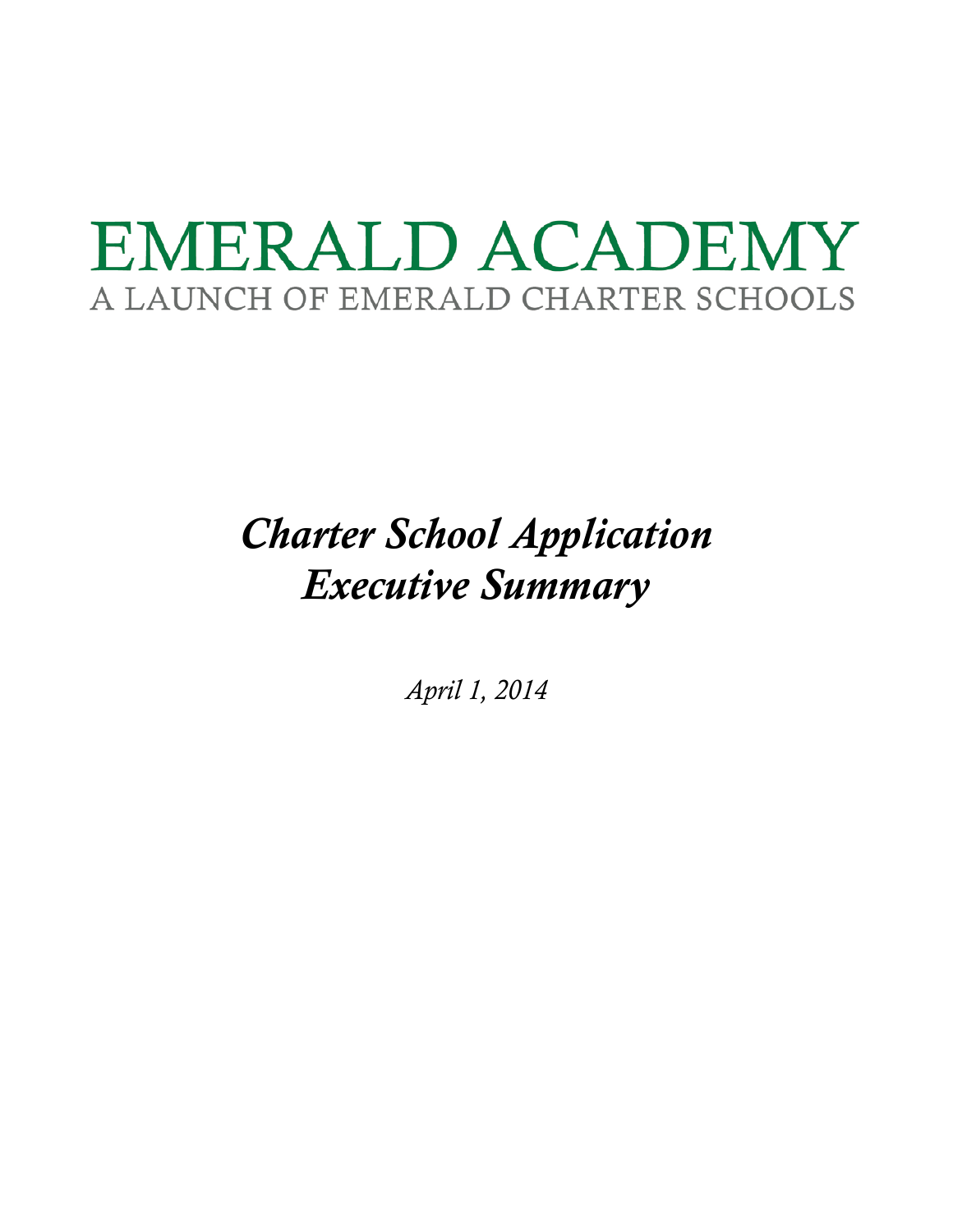#### **Emerald Academy Charter School Application**

#### **Executive Summary**

**Mission:** Emerald Academy will provide Knoxville's urban students with the academic foundation, skills, habits, and character traits that they need to succeed in high school, college, and in life. Through our rigorous educational program and our relational culture, we will create a transformative experience for our scholars that prepares them to become self-sufficient, reflective, and resilient leaders in their communities.

**Vision:** Our vision is to dramatically increase the number of Knoxville students who graduate eighth grade well-prepared for high school and the college of their choice. To achieve this goal, we will create a replicable, model kindergarten through eighth grade school that closes the achievement gap and alters the trajectory for our urban youth. Emerald Academy will prepare our scholars for success through our four pillars: academic excellence, effective teaching, a highly relational culture grounded in high expectations, and robust parent and community engagement.

**Goals:** Emerald Academy is committed to closing the achievement gap and ensuring that all scholars, including all subgroups, achieve at the highest levels possible. Accordingly, we have set an ambitious long-term academic goal that will drive our efforts over the course of the 10-year charter contract:

By the end of the first charter period (10-year charter contract), Emerald Academy will be a reward school, as measured by Tennessee's revised accountability system. As a reward school, Emerald Academy's achievement will be in the top five percent for state assessments with no significant gaps in achievement. See the *Academic Performance* section for detailed academic and operational goals and metrics.

#### Targeted student population and the demographics of the community to be served

Knox County's urban elementary and middle schools are struggling to meet the needs of our students. In 2013, the percentage of Knoxville's urban elementary and middle school students scoring proficient or advanced on the Tennessee Comprehensive Assessment Program (TCAP) ranged from a high of approximately 44 percent in third grade mathematics to a low of 18 percent in eighth grade mathematics. In reading/ language arts, the range is a high of approximately 38 percent in sixth grade to a low of 29 percent in eighth grade. We believe that a change is needed to accelerate the pace of student readiness for secondary and post-secondary education.

As a result, we aim to serve scholars and families who reside in Knoxville's urban neighborhoods. We anticipate that our scholar population will mirror those of the urban Knoxville schools included in the above charts, which have the following demographic characteristics:

- 87% qualify for free or reduced-price (FRP) lunch
- 16% special education
- 10% English language learner (ELL) scholars
- 59% minorities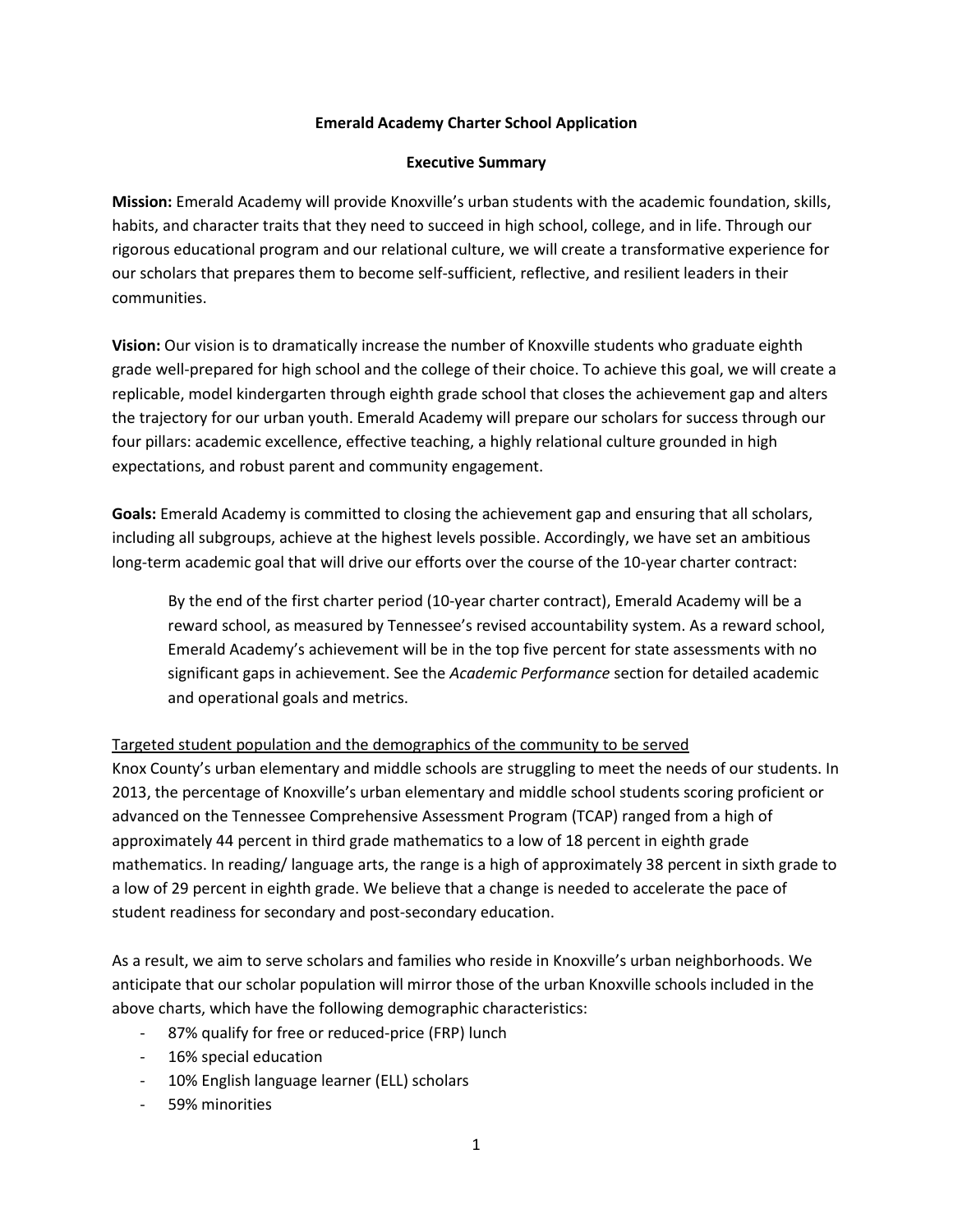### Specific barriers that may impact student achievement, and how Emerald Academy will help students overcome them

In his 2013 report, *Overcoming the Poverty Challenge to Enable College and Career Readiness for All*, Robert Balfanz identifies significant challenges related to poverty that negatively impact academic achievement, including:

- Lack of basic human needs, such as housing and food
- Lack of access to healthcare
- Exposure to violence
- Living under constant stress
- Single-parent households

In addition, Balfanz states, "Students living in poverty, on average, start their educational experience significantly behind their peers in terms of the precursor reading and mathematics skills and knowledge they bring to school."  $(p. 10)^1$  $(p. 10)^1$  $(p. 10)^1$ 

At Emerald Academy, we address these obstacles in a comprehensive and targeted manner. Our proposed school provides a much-needed solution in a number of critical areas:

- **Creating a highly relational environment.** Scholars at Emerald Academy will be cared for and nurtured in a kindergarten through eighth grade school environment that includes a low scholar-teacher ratio, small grade levels, additional staff members in classrooms, and life coaches who will follow scholars throughout their entire academic career (kindergarten through college). Emerald Academy will be a place where every child is known by name and where every child has deep and personal relationships with adults in the building. The relationships formed at Emerald Academy will last for years after scholars leave our school. As described in the *School Culture* section, research indicates that a positive and supportive relationship with an adult can protect against the negative outcomes often associated with low-income students (Murray & Malmgren, 2005). This is further confirmed by a study conducted by Public/Private Ventures for Big Brothers Big Sisters regarding the positive impact of adult-to-scholar mentoring.
- **Employing a school social worker.** Emerald Academy will employ a social worker who will be directly responsible for meeting the non-academic needs of scholars in at-risk situations. In addition to providing direct support to scholars, the social worker will develop and manage relationships with local nonprofit, health care, and social service agencies to coordinate external services for scholars and their families.
- **Providing extended time on learning.** All scholars will participate in an extended school day and an extended school year. Additionally, we will create efficiencies within the school day through our systems and structures that will provide more time on task for scholars.

<span id="page-2-0"></span> $1$  http://new.every1graduates.org/overcoming-poverty-challenge/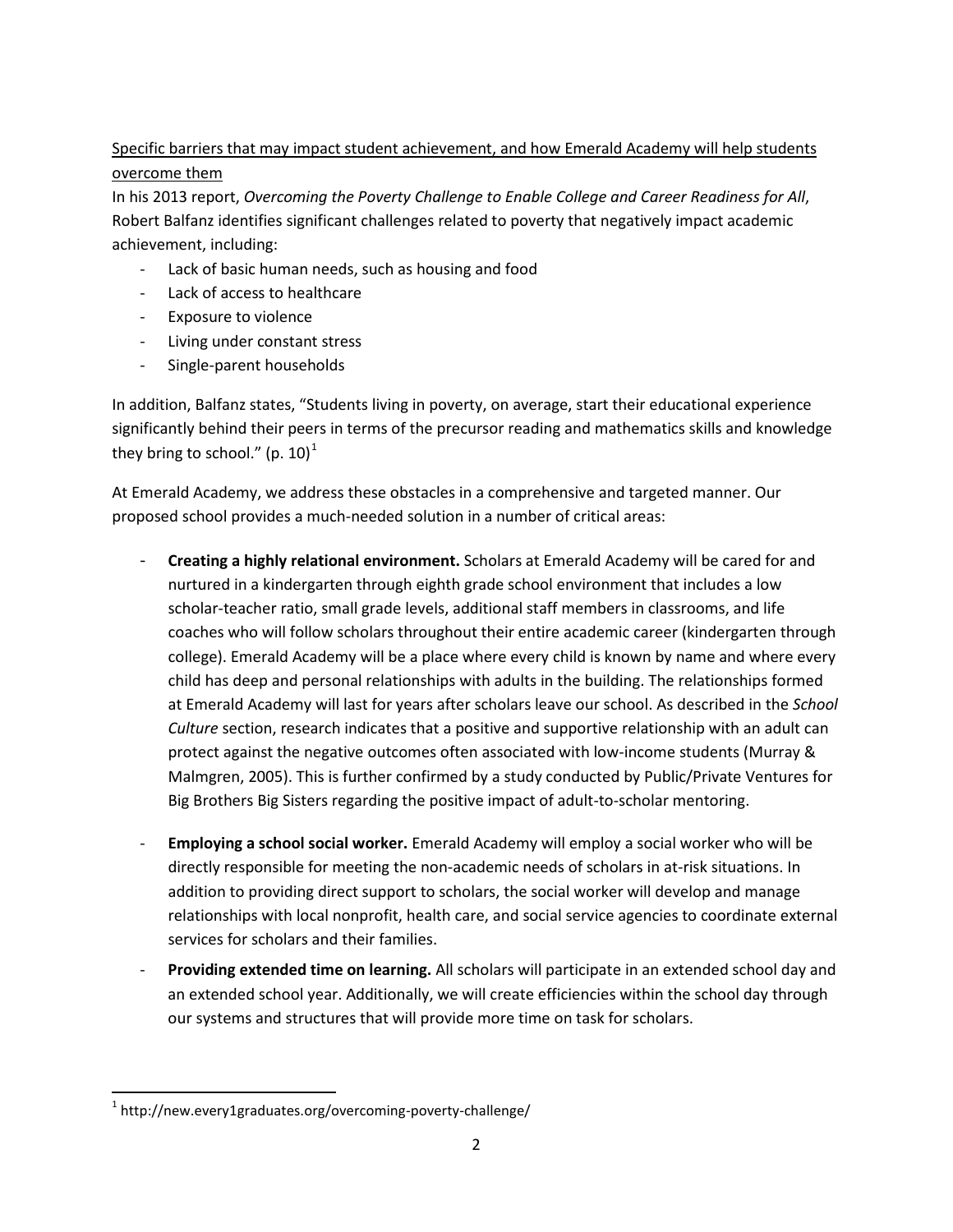- **Offering dedicated intervention and enrichment for every scholar.** The Emerald Academy daily schedule includes a 90-minute intervention/enrichment period four days per week, in which scholars will receive small group, targeted instruction in mathematics and English language arts (ELA). This dedicated time will provide scholars with the individualized supports they need to close the achievement gap.

Our Board has a strong track record of success working with at-risk students during the school day and through after-school programs. Emerald Academy will build upon their experience to provide an outstanding educational experience to Knoxville's urban youth.

#### Clear guiding purposes and priorities and how the school will know it is achieving them

Emerald Academy's guiding purpose is to prepare our scholars for success in high school, college, and in life. To this end, Emerald Academy has four pillars for success:

- **Academic excellence.** Our academic program: implements a standards-based academic curriculum; provides differentiated instruction to personalize education for every scholar; utilizes data to drive all decisions; and provides extended time on learning.
- **Effective teaching.** Our success and that of our scholars depends on high quality and effective instruction. To this end, we will: hire committed and driven teachers; provide extensive and embedded professional development; establish professional learning communities; and conduct frequent informal observations and provide immediate feedback.
- **A highly relational culture grounded in high expectations.** At Emerald Academy, we will establish a culture that is grounded in high expectations – one that demands and expects the best from all stakeholders. We will do this by: holding high expectations for all; creating a highly structured school environment; and creating a highly relational environment.
- **Robust parent and community engagement.** At Emerald Academy, we believe that parent and community engagement is a key factor in the success of our scholars and our school. To this end, we will partner with families and develop strong community partnerships.

We have set measurable academic and organizational goals that will help us know we are meeting the mission of our school. For specific ways by which we will measure success, see the *Academic Performance* section.

#### Enrollment summary

Emerald Academy will open with 60 scholars each in kindergarten and first grade, for a total Year One enrollment of 120**.** In our second year, we will add a second and fifth grade. We will then add two grades per year for each of the next two years and one grade in FY20. At capacity, we will serve 540 scholars in grades kindergarten through eighth grade. We have elected to operate a kindergarten through eighth grade school to enable us to realize our vision and to dramatically increase the number of Knoxville students who graduate eighth grade well-prepared for high school and the college of their choice.